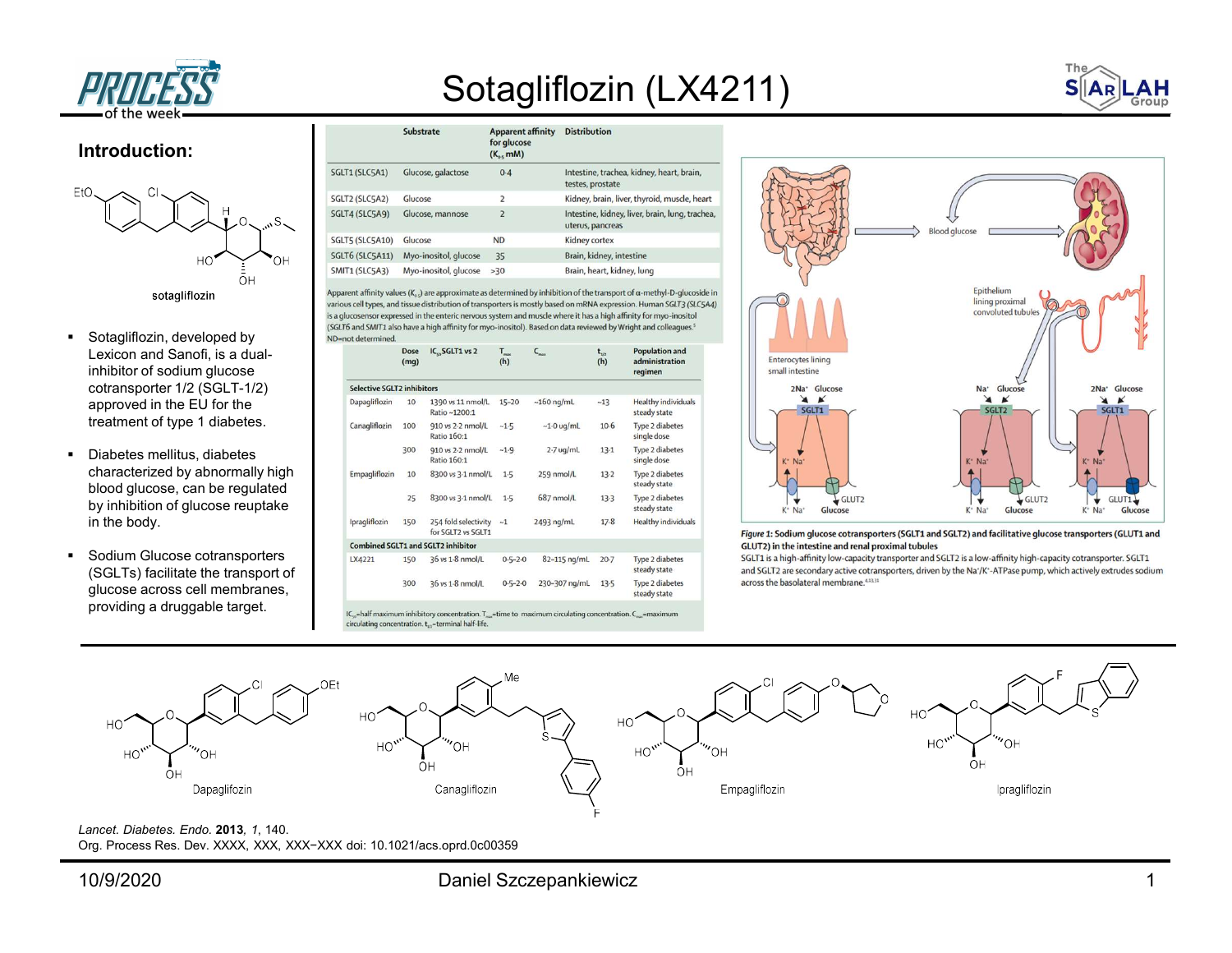



## Discovery Route:



10/24/202

e de la construcción de la construcción de la construcción de la construcción de la construcción de la construcción<br>O segundo de la construcción de la construcción de la construcción de la construcción de la construcción d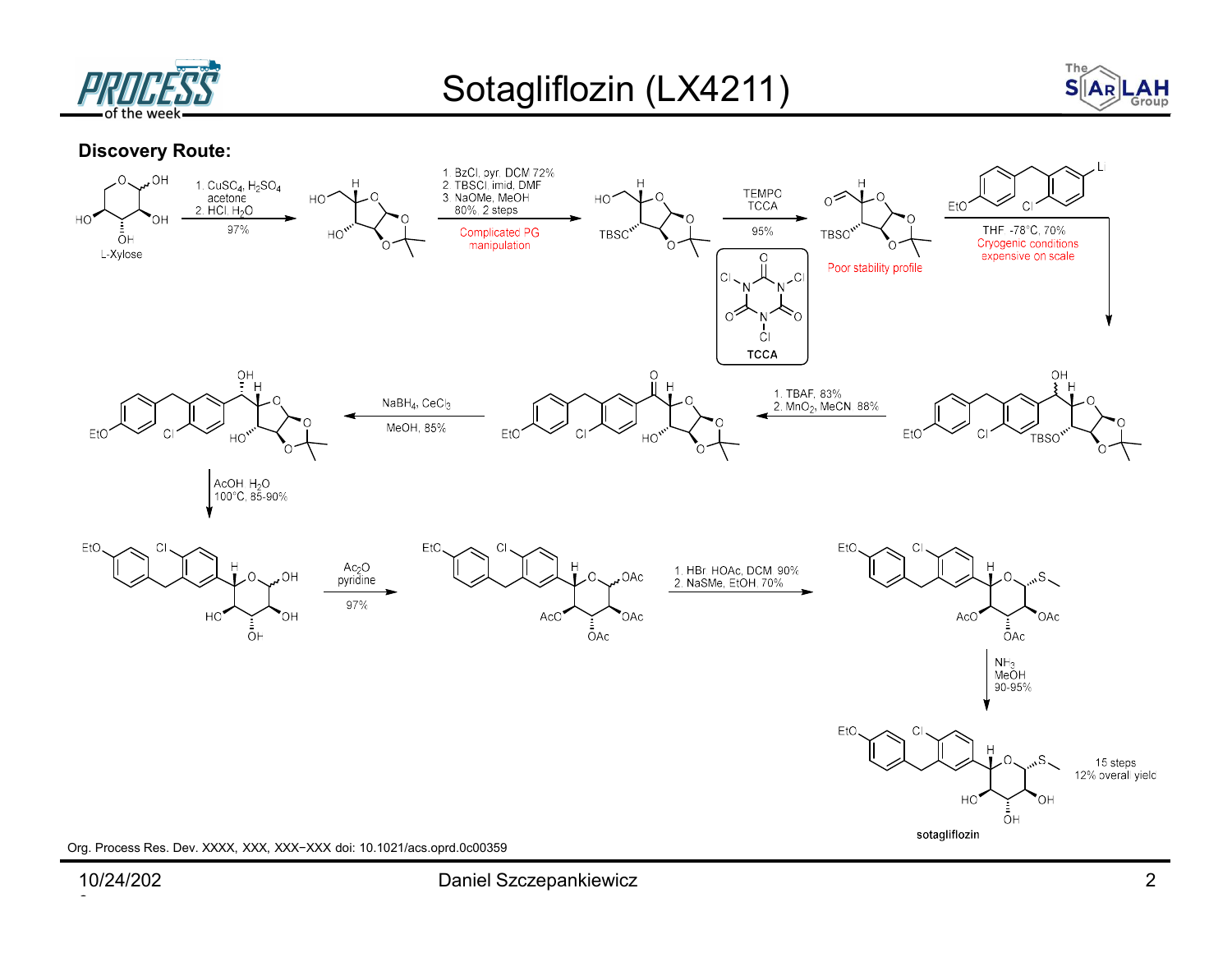



## Gen 2 Medicinal Route:



Org. Process Res. Dev. XXXX, XXX, XXX−XXX doi: 10.1021/acs.oprd.0c00359

e de la construcción de la construcción de la construcción de la construcción de la construcción de la construcción<br>O segundo de la construcción de la construcción de la construcción de la construcción de la construcción d